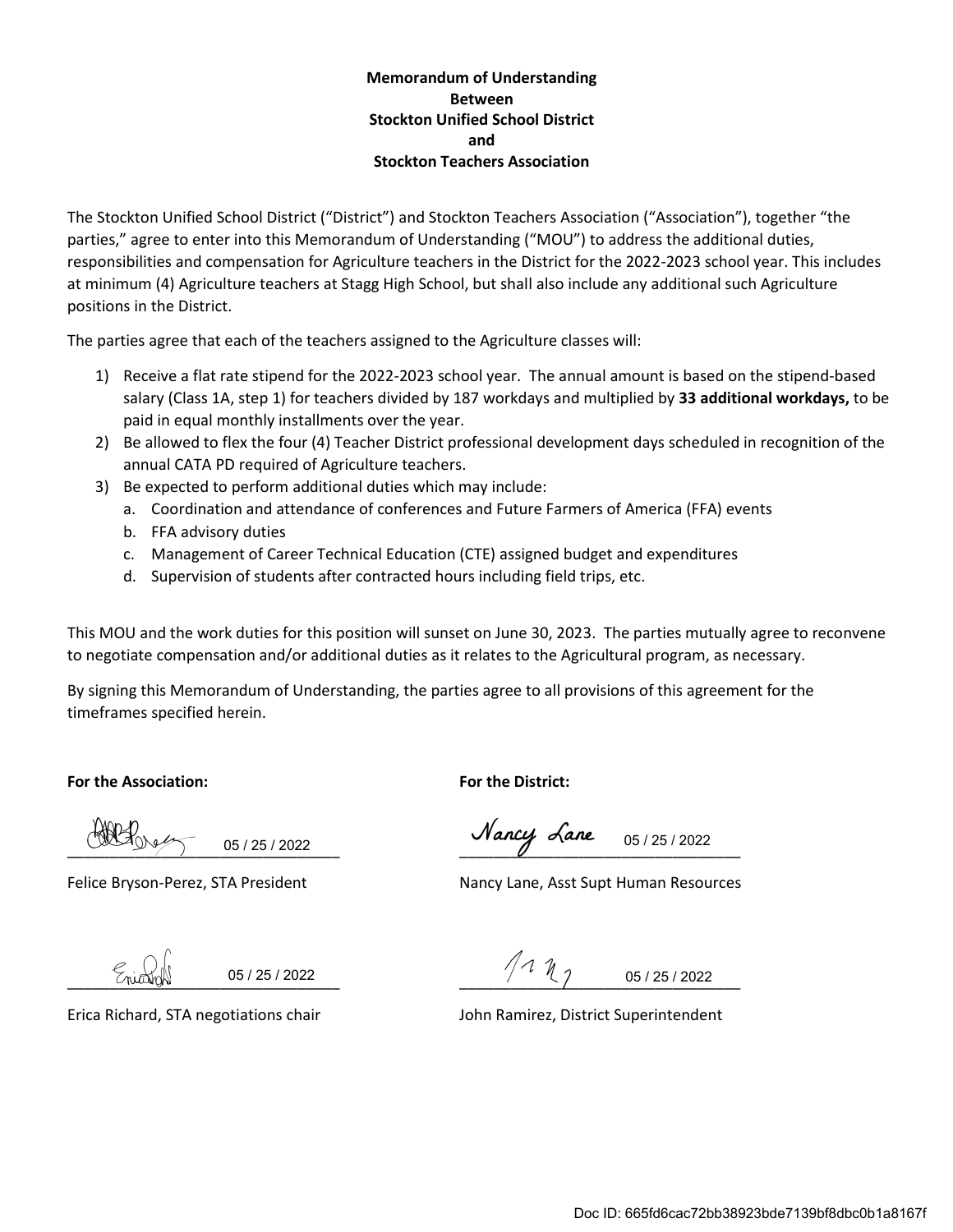# **V** HELLOSIGN

| <b>TITLE</b>                   | AG Teacher MOU 2022-23 5.25.22           |
|--------------------------------|------------------------------------------|
| <b>FILE NAME</b>               | Ag Teachers MOU 2ard ) 5.24.22.doc       |
| <b>DOCUMENT ID</b>             | 665fd6cac72bb38923bde7139bf8dbc0b1a8167f |
| <b>AUDIT TRAIL DATE FORMAT</b> | MM / DD / YYYY                           |
| <b>STATUS</b>                  | $\bullet$ Signed                         |

### Document History

| <b>SENT</b>   | 05 / 25 / 2022<br>12:38:21 UTC-7 | Sent for signature to John Ramirez Jr.<br>(jramirezjr@stocktonusd.net), Nancy Lane<br>(nlane@stocktonusd.net), Erica Richard<br>(erichard@stocktonusd.net) and Felice Bryson Perez<br>(stapresident@stocktonteachers.org) from<br>maguilar@stocktonusd.net<br>IP: 152.44.153.201 |
|---------------|----------------------------------|----------------------------------------------------------------------------------------------------------------------------------------------------------------------------------------------------------------------------------------------------------------------------------|
| $\circ$       | 05 / 25 / 2022                   | Viewed by John Ramirez Jr. (jramirezjr@stocktonusd.net)                                                                                                                                                                                                                          |
| VIEWED        | 12:55:20 UTC-7                   | IP: 152.44.153.3                                                                                                                                                                                                                                                                 |
| <b>SIGNED</b> | 05 / 25 / 2022<br>12:55:34 UTC-7 | Signed by John Ramirez Jr. (jramirezjr@stocktonusd.net)<br>IP: 152.44.153.3                                                                                                                                                                                                      |
| $\circ$       | 05 / 25 / 2022                   | Viewed by Nancy Lane (nlane@stocktonusd.net)                                                                                                                                                                                                                                     |
| <b>VIEWED</b> | 13:51:43 UTC-7                   | IP: 152.44.153.3                                                                                                                                                                                                                                                                 |